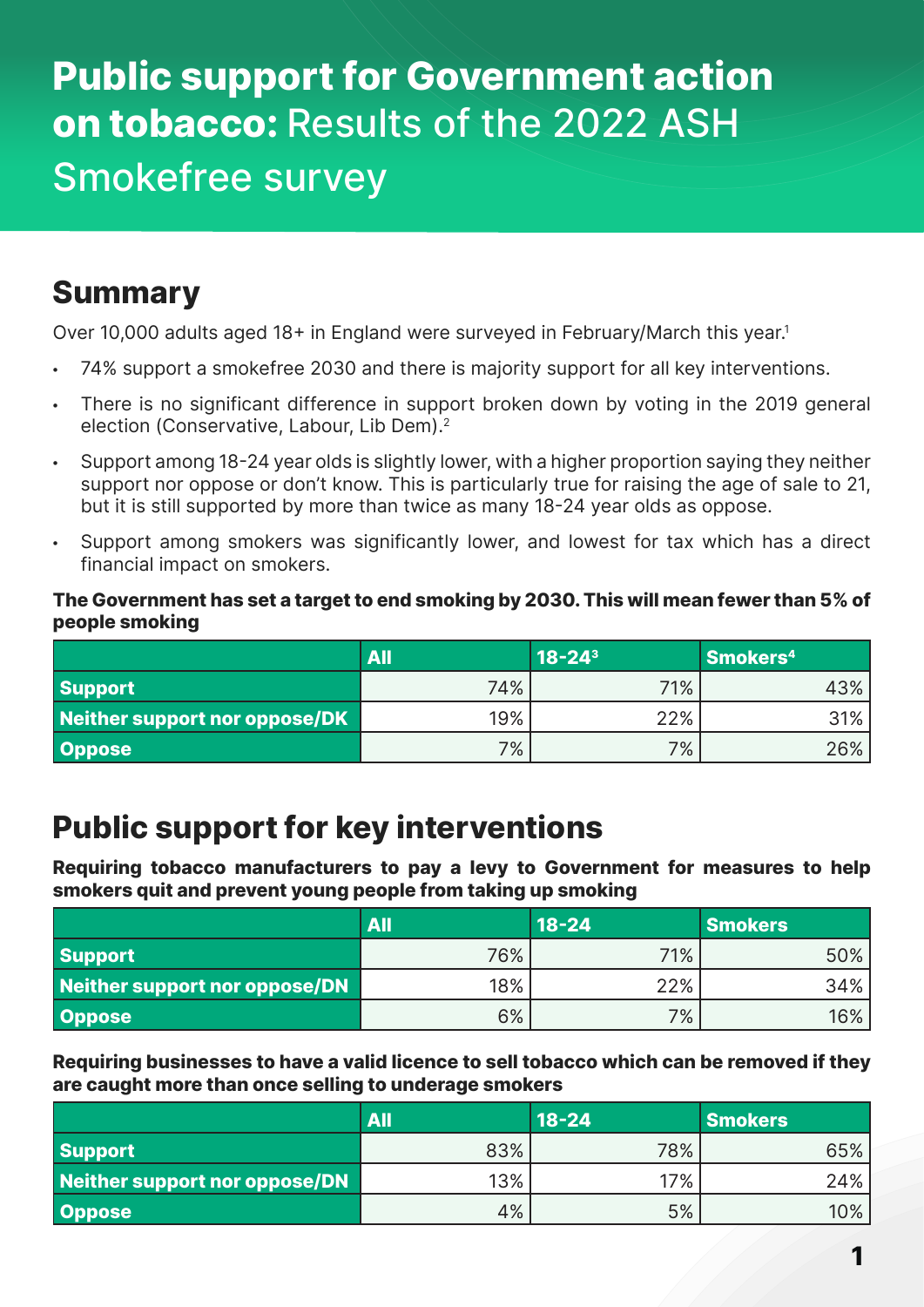#### **Raise the age of sale from 18 to 21 for tobacco**

|                               | All | $18 - 24$ | <b>Smokers</b> |
|-------------------------------|-----|-----------|----------------|
| <b>Support</b>                | 63% | 53%       | 46%            |
| Neither support nor oppose/DK | 23% | 26%       | 30%            |
| <b>Oppose</b>                 | 14% | 21%       | 24%            |

#### **Tax should be used to increase the price of tobacco products 5% above the rate of inflation each year**

|                               | All    | $18 - 24$ | <b>Smokers</b> |
|-------------------------------|--------|-----------|----------------|
| <b>Support</b>                | 63%    | 58%       | 21%            |
| Neither support nor oppose/DK | $21\%$ | 25%       | 24%            |
| <b>Oppose</b>                 | 16%    | $17\%$    | 55%            |

### **Banning names of sweets, cartoons, and bright colours on e-cigarette packaging**

|                               | All | $18 - 24$ | <b>Smokers</b> |
|-------------------------------|-----|-----------|----------------|
| <b>Support</b>                | 69% | 64%       | 46%            |
| Neither support nor oppose/DK | 24% | 26%       | 38%            |
| Oppose                        | 7%  | 9%        | $16\%$         |

#### **Require cigarette packs to include inserts with Government information about quitting**

|                               | All | $18 - 24$ | <b>Smokers</b> |
|-------------------------------|-----|-----------|----------------|
| <b>Support</b>                | 68% | 67%       | 43%            |
| Neither support nor oppose/DK | 24% | 24%       | 36%            |
| Oppose                        | 8%  | 9%        | 21%            |

#### **Ban on advertising smoking material and accessories (for example brands of rolling papers)**

|                               | <b>All</b> | $18 - 24$ | <b>Smokers</b> |
|-------------------------------|------------|-----------|----------------|
| Support                       | 75%        | 68%       | 48%            |
| Neither support nor oppose/DK | 19%        | 25%       | 35%            |
| Oppose                        | 6%         | 7%        | 17%            |

#### **Increased Government investment in public education campaigns on smoking aimed at adults and children**

|                               | <b>AII</b> | $18 - 24$ | <b>Smokers</b> |
|-------------------------------|------------|-----------|----------------|
| <b>Support</b>                | 70%        | 70%       | 51%            |
| Neither support nor oppose/DK | 23%        | 23%       | $36\%$         |
| <b>Oppose</b>                 | 6%         | 7%        | 13%            |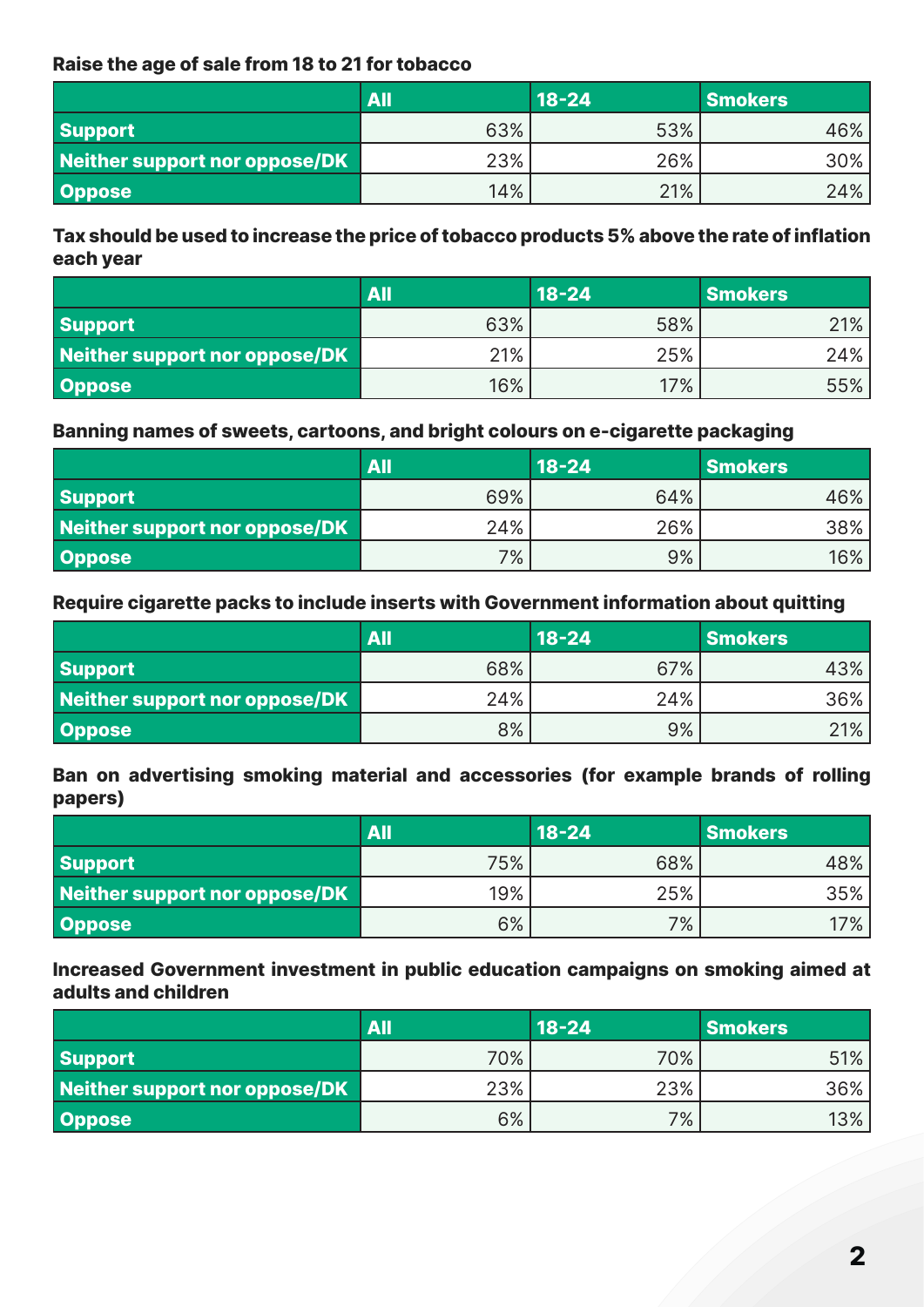**Health warnings printed on cigarette sticks to encourage smokers to quit**

|                               | All | $18 - 24$ | <b>Smokers</b> |
|-------------------------------|-----|-----------|----------------|
| <b>Support</b>                | 67% | 68%       | 36%            |
| Neither support nor oppose/DK | 24% | 24%       | 37%            |
| <b>Oppose</b>                 | 9%  | 9%        | 27%            |

## **Support for Government intervention has strengthened over time**

Public support for government action to limit smoking has strengthened significantly since 2009, when ASH first started monitoring. Despite the many measures that have been introduced since then, the proportion of respondents who think the government is not doing enough to tackle smoking has risen from 29% in 2009 to 46% in 2022. The proportion of respondents who think that the government is doing too much has fallen from 20% in 2009 to 6% in 2022. Three quarters support activities to limit smoking or think Government should do more. The proportion of 18-24 year olds who think government should do more is even higher at 52%.

|                                   | 2009       |           |               | 2022       |           |               |
|-----------------------------------|------------|-----------|---------------|------------|-----------|---------------|
|                                   | <b>All</b> | $18 - 24$ | <b>Smoker</b> | <b>All</b> | $18 - 24$ | <b>Smoker</b> |
| <b>Too much</b>                   | 20%        | 14%       | 51%           | 6%         | 4%        | 18%           |
| <b>About right</b>                | 47%        | 51%       | 35%           | 30%        | 24%       | 37%           |
| Not enough                        | 29%        | 28%       | 9%            | 46%        | 52%       | 23%           |
| <b>About right/</b><br>not enough | 76%        | 79%       | 44%           | 76%        | 76%       | 60%           |
| <b>Don't know</b>                 | 4%         | 8%        | 5%            | 18%        | 20%       | 22%           |

More smokers also think that the Government is not doing enough to limit smoking than those who think they are doing too much (23% not enough vs 18% too much) and 60% support activities to limit smoking, or think government could do more. This has grown significantly since 2009 when half all smokers said the Government was doing too much to limit smoking.



#### **Change in support among smokers for Government action to limit smoking, 2009-2022**